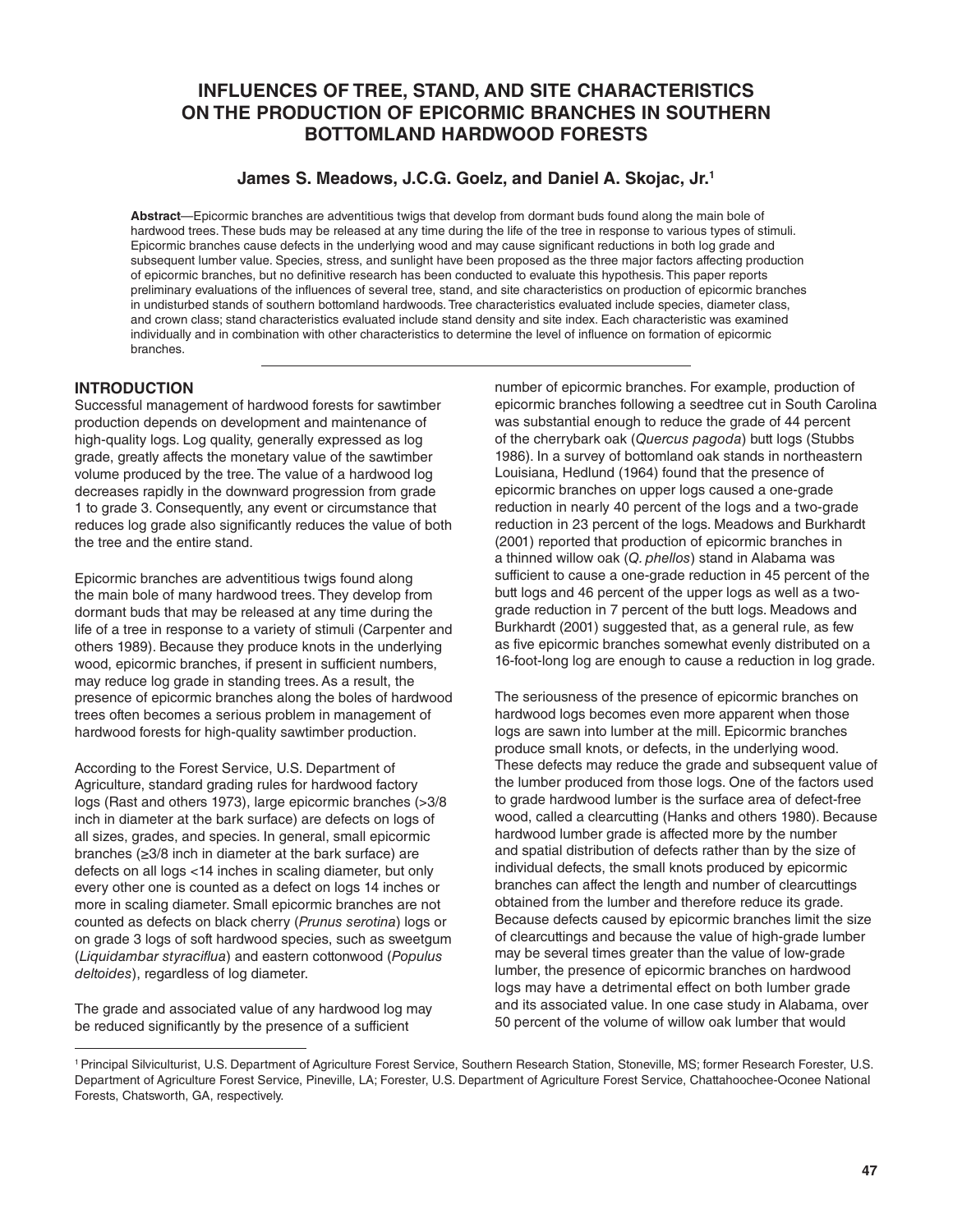have been classified at one of the highest grades in the absence of epicormic branch defects was reduced to lower grades in the presence of epicormic branch defects. Based on red oak (*Q. rubra*) lumber prices prevailing at the time of the study, defects caused by epicormic branches resulted in a 13-percent loss of value in the lumber produced (Meadows and Burkhardt 2001).

Production of epicormic branches along the boles of hardwood trees is a poorly understood phenomenon that may be responsible for annual losses of millions of dollars in potential revenue. It once was thought that epicormic branches developed on hardwood trees solely as a result of sudden exposure to direct sunlight, especially after some type of partial harvest operation or other disturbance in the stand. However, mounting evidence indicates that tree health plays a major role in determining the propensity of a hardwood tree to produce epicormic branches (Brown and Kormanik 1970, Erdmann and others 1985, Meadows 1993).

To address this issue, Meadows (1995) proposed that production of epicormic branches is controlled by complex interactions among species, stress, and sunlight. Hardwood species vary significantly in their susceptibility to the production of epicormic branches. For example, most oaks are highly vulnerable, whereas green ash (*Fraxinus pennsylvanica*) generally is not. Stress experienced by individual trees may be caused by climatic events, site and stand conditions, suppression, and both stand-level and tree-level disturbances. High levels of stress may reduce tree health and may stimulate the production of epicormic branches. Within the range of susceptibility associated with any given species, tree health serves as the mechanism that controls production of epicormic branches when the tree experiences some type of stress. Sudden exposure of the bole to direct sunlight following some type of natural or anthropogenic disturbance may trigger the release of dormant buds that develop into epicormic branches. Under this hypothesis, trees of resistant species and healthy trees, even of susceptible species, are less likely to produce epicormic branches than are unhealthy trees.

Because there has been no definitive research to evaluate this hypothesis, we initiated a new research program designed to describe and model the influences of several tree, stand, and site characteristics on the production of epicormic branches on butt logs of hardwood trees of various species in both unthinned and thinned bottomland hardwood forests. This paper reports summaries of data collected solely from unthinned stands.

## **METHODS**

### **Characteristics of Sample Stands**

The portion of the overall research project reported in this paper consists of a comprehensive survey of a variety of undisturbed hardwood stands across the South. Sample stands were selected to represent a range of site and stand conditions, including site type, site quality, stand type, stand age, and species composition. Stands in which logging or other major natural or anthropogenic disturbances have occurred within the past 20 years were excluded from the survey.

Since 2005, we have sampled seven different bottomland hardwood stands in Mississippi (table 1). In general, stands characterized by the elm-ash-sugarberry species association are dominated by green ash, Nuttall oak (*Q. texana*), overcup oak (*Q. lyrata*), willow oak, and American elm (*Ulmus americana*). Green ash, sugarberry (*Celtis laevigata*), American elm, and water hickory (*Carya aquatica*) are the most abundant species in the lower canopies of those stands. In contrast, stands characterized by the red oak-sweetgum species association are dominated by willow oak, cherrybark oak, Nuttall oak, swamp chestnut oak (*Q. michauxii*), and sweetgum. Sweetgum, sugarberry, and swamp chestnut oak are the most abundant species in the lower canopies of those stands.

### **Sampling Design and Data Collected**

Within each sample stand, we systematically established a grid of temporary, circular, 0.1-acre plots. Distance between plots along a transect line and distance between transect lines varied from one stand to another, primarily depending

| Stand<br>number | Stand age | County and State | Predominant soil series | Dominant species<br>association |
|-----------------|-----------|------------------|-------------------------|---------------------------------|
|                 | years     |                  |                         |                                 |
|                 | 68        | Washington, MS   | Sharkey clay            | Elm-ash-sugarberry              |
| $\overline{c}$  | 80        | Oktibbeha, MS    | Mathiston silt loam     | Red oak-sweetgum                |
| 3               | 65        | Oktibbeha, MS    | Mathiston silt loam     | Red oak-sweetgum                |
| 4               | 54        | Sharkey, MS      | Sharkey clay            | Red oak-sweetgum                |
| 5               | 74        | Washington, MS   | Sharkey clay            | Elm-ash-sugarberry              |
| 6               | 56        | Washington, MS   | Sharkey clay            | Elm-ash-sugarberry              |
| 7               | 78        | Washington, MS   | Sharkey clay            | Elm-ash-sugarberry              |

#### **Table 1—Characteristics of sample stands**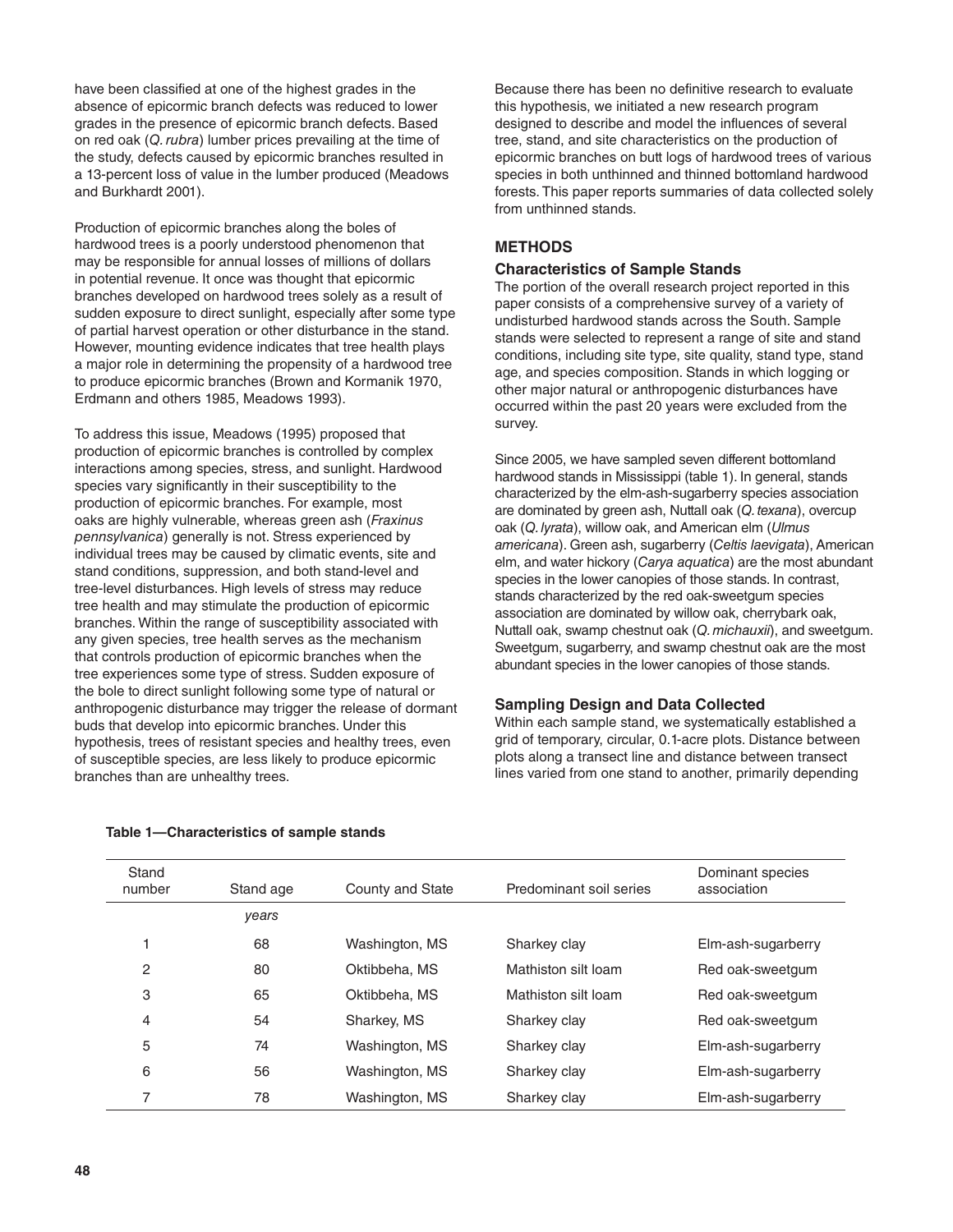on the terrain and the size of the stand. Minimum distance between plots and between lines was 150 feet. Our goal was to sample at least 25 plots in each stand.

Sampling was limited to living hardwood trees ≥5.5 inches d.b.h. Data collected on every sample tree included species, d.b.h., crown class, hardwood tree class as defined by Meadows and Skojac (2008), and the number of epicormic branches on the 16-foot-long butt log. The number of large epicormic branches (>3/8 inch in diameter at the bark surface) and the number of small epicormic branches (≤3/8 inch in diameter at the bark surface) were tallied separately on each tree. Other tree variables, such as crown diameter and crown length, were considered for inclusion in the model, but ultimately were rejected. Crown variables are difficult to measure accurately and consistently in standing hardwood trees because the crowns of most hardwood trees are irregularly shaped, both horizontally and vertically.

Stand-level information, such as site type, forest cover type, estimated stand age, site index, stand density, and stand history was collected for each sample stand. Site index was estimated using the technique developed by Baker and Broadfoot (1979). Stand density was determined for each plot and was expressed as square feet of basal area per acre.

We established 503 temporary, 0.1-acre plots and collected data from 5,106 trees ≥5.5 inches d.b.h. across the 7 sample stands. We then discarded data from trees of species

unsuitable for sawtimber production, such as American hornbeam (*Carpinus caroliniana*), winged elm (*U. alata*), boxelder (*Acer negundo*), red mulberry (*Morus rubra*), and eastern hophornbeam (*Ostrya virginiana*). We thus included data from 5,057 trees in our evaluations.

#### **Preliminary Data Evaluation**

Data collected from all sample stands were pooled and summarized in a variety of combinations to produce preliminary evaluations of five major characteristics that may influence production of epicormic branches on hardwood trees in undisturbed stands: (1) species, (2) site quality, (3) stand density, (4) tree size, and (5) crown class. The latter four characteristics may be indicators of the degree of stress experienced by individual trees. The influence of each characteristic on the number of existing epicormic branches on the butt log was evaluated separately and in combination with other characteristics. Unfortunately, site quality did not differ sufficiently across our sample stands to allow adequate evaluation. Consequently, the influence of site quality on production of epicormic branches is not addressed in this paper.

### **RESULTS AND DISCUSSION**

#### **Number of Sample Trees by Species**

After combining data across the 7 sample stands, there were 12 species with more than 75 observations each—6 oak species and 6 non-oak species (table 2). Nuttall, willow, and overcup oaks were particularly numerous among the oaks,

| Common name                | Scientific name         | Susceptibility rating | <b>Trees</b> |
|----------------------------|-------------------------|-----------------------|--------------|
|                            |                         |                       | number       |
| Green ash                  | Fraxinus pennsylvanica  | Low                   | 716          |
| Nuttall oak                | Quercus texana          | High                  | 674          |
| Willow oak                 | Q. phellos              | High                  | 662          |
| Overcup oak                | Q. lyrata               | High                  | 517          |
| Sugarberry                 | Celtis laevigata        | Low                   | 513          |
| Sweetgum                   | Liquidambar styraciflua | High                  | 468          |
| American elm               | Ulmus americana         | High                  | 376          |
| Water hickory              | Carya aquatica          | Not rated             | 273          |
| Swamp chestnut oak         | O. michauxii            | Medium                | 205          |
| Eastern cottonwood         | Populus deltoides       | Low                   | 129          |
| Cherrybark oak             | Q. pagoda               | Medium                | 109          |
| Water oak                  | Q. nigra                | High                  | 83           |
| Other merchantable species |                         |                       | 332          |
| Total                      |                         |                       | 5,057        |

#### **Table 2—Number of sample trees and Meadows (1995) rating of susceptibility to production of epicormic branches, by species, across seven bottomland hardwood stands in Mississippi**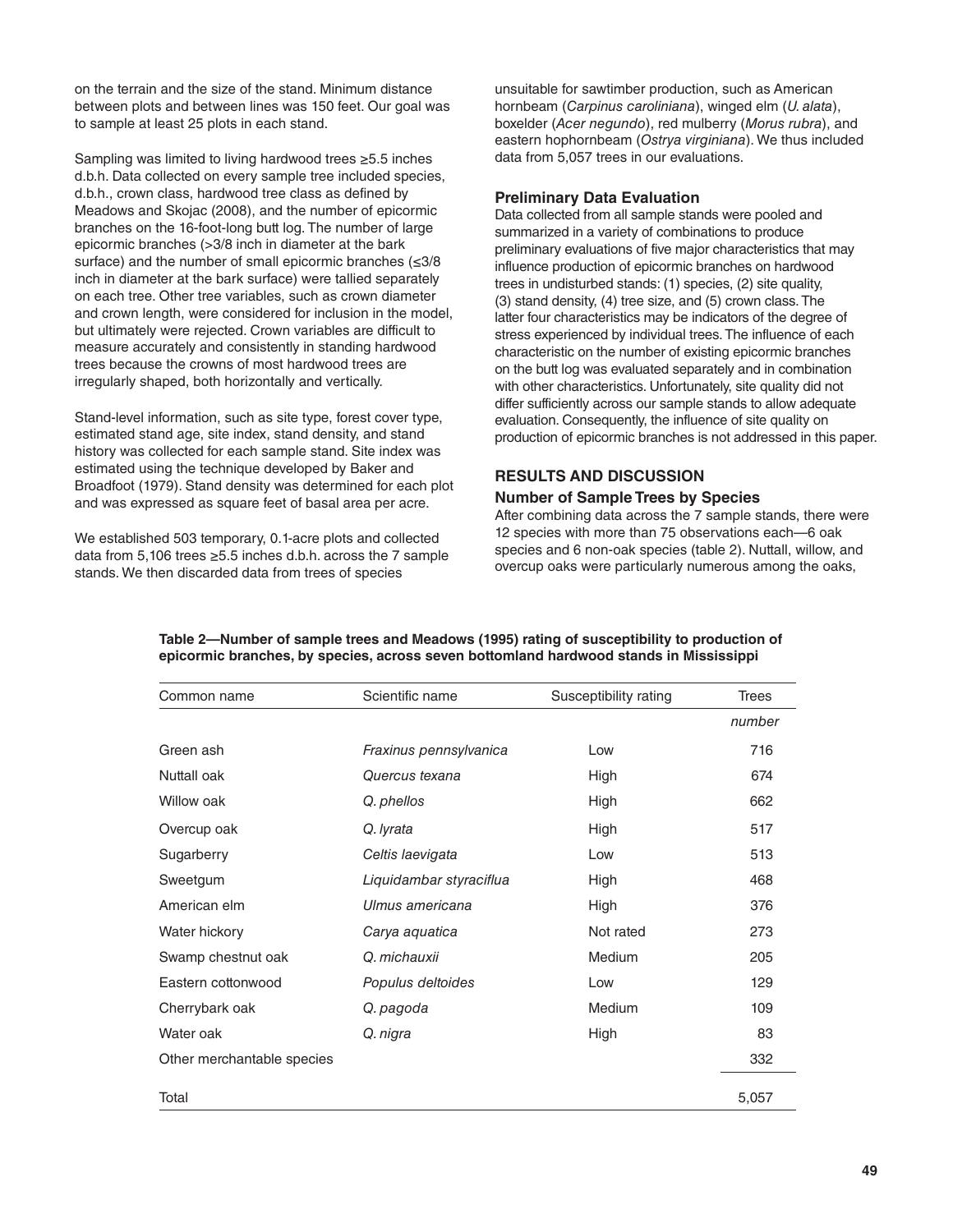while green ash, sugarberry, sweetgum, and American elm were the most numerous non-oak species. The data set also included 332 trees representing 16 different species that had fewer than 75 observations each. The more abundant of these species were common persimmon (*Diospyros virginiana*), black tupelo (*Nyssa sylvatica*), honeylocust (*Gleditsia triacanthos*), and Shumard oak (*Q. shumardii*).

### **Influence of Species on Production of Epicormic Branches**

Species is an important characteristic that influences production of epicormic branches on hardwood trees in undisturbed stands. It is the only one of the five characteristics that is not related directly to the degree of stress experienced by a tree. Meadows (1995) hypothesized that each hardwood species can be associated with a general range of susceptibility to production of epicormic branches. For example, some species may be characterized by an inherently low level of susceptibility, whereas other species may be characterized by an inherently high level of susceptibility. Trees of any given species may exhibit a range of variability within the inherent level of susceptibility associated with that species. It is within this range of variability that stress exerts its influence on any particular tree.

Species varied considerably in their tendency to produce epicormic branches, even in undisturbed stand conditions (fig. 1). Among the 12 species evaluated here, epicormic branches were generally more numerous on oak species than on non-oak species. This general observation appears to be true not only for the total number of epicormic branches on the butt log, but also for the number of both large and small

epicormic branches, as defined by Rast and others (1973). However, cherrybark oak had very few epicormic branches and appears to be an exception to this general observation. Based on published information (Burns and Honkala 1990, Putnam and others 1960) and on personal experience and observations, Meadows (1995) qualitatively rated most oaks, including Nuttall, willow, water (*Q. nigra*), and overcup oaks, as highly susceptible to the production of epicormic branches, but rated both cherrybark and swamp chestnut oaks as only moderately susceptible (table 2). To date, our results generally support these ratings, with the exception that we found swamp chestnut oak to be more than moderately susceptible, in contrast with Meadows (1995).

Among the six non-oak species shown in figure 1, green ash, water hickory, and eastern cottonwood had very few epicormic branches on the butt log. The average number of epicormic branches was moderately low on sugarberry and moderately high on sweetgum and American elm. Our results generally agree with the qualitative ratings published by Meadows (1995), who classified green ash, sugarberry, and eastern cottonwood as slightly susceptible to the production of epicormic branches, but classified sweetgum and elms as highly susceptible (table 2). Meadows (1995) did not classify water hickory, but rated a similar species, pecan (*Carya illinoinensis*), as slightly susceptible. Our results tentatively suggest that sugarberry may need to be reclassified as moderately susceptible.

Species also varied substantially in the relative proportions of large and small epicormic branches found on the butt log (fig. 1). Large epicormic branches accounted for roughly 50 percent of the total number of epicormic branches on Nuttall,



Figure 1—Mean number of large and small epicormic branches on the butt log, by species. Species include green ash (GA), sugarberry (SB), sweetgum (SG), American elm (AE), water hickory (WH), eastern cottonwood (COT), Nuttall oak (NO), willow oak (WIO), water oak (WAO), cherrybark oak (CBO), overcup oak (OVO), and swamp chestnut oak (SCO). Sample sizes are listed in table 2.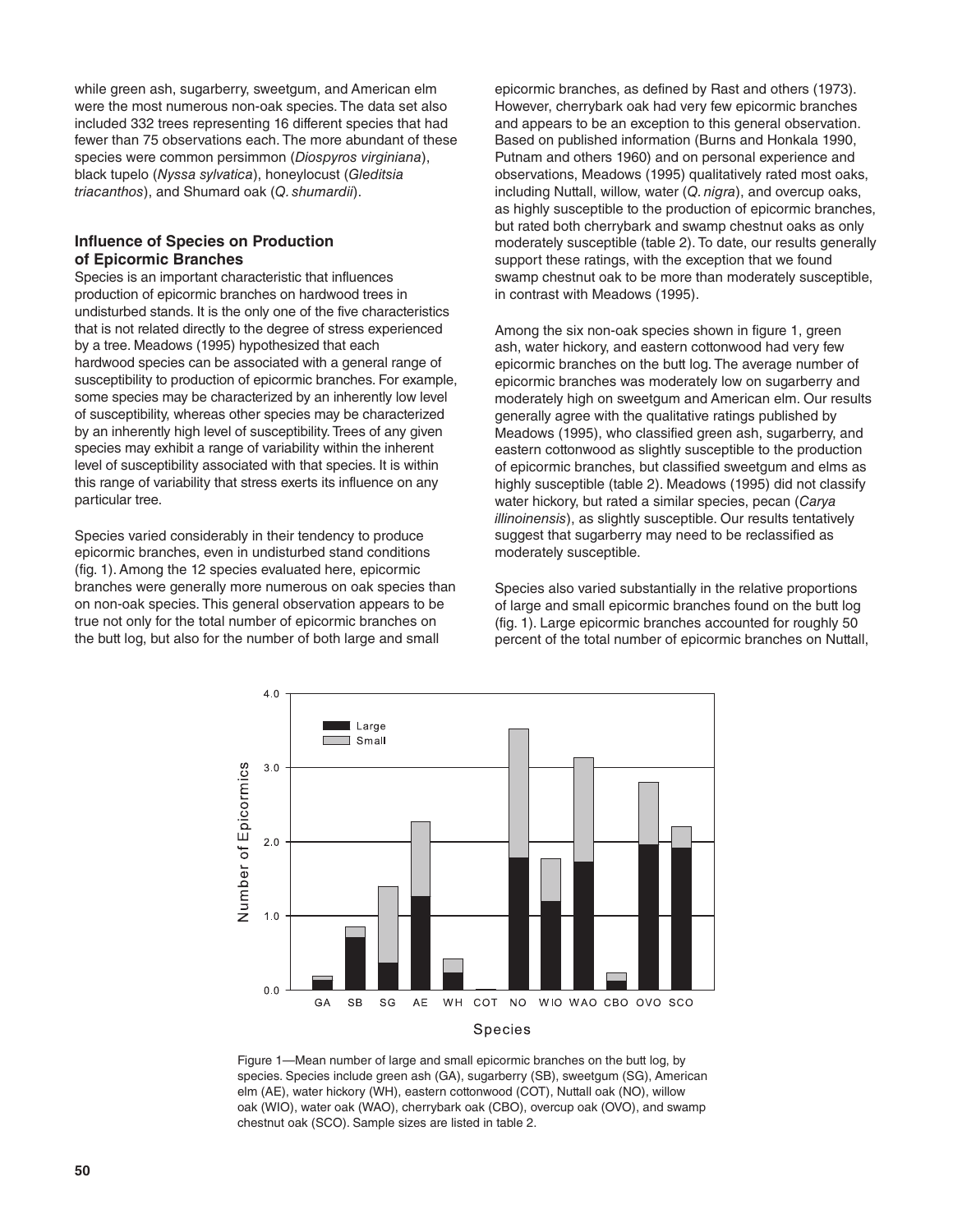water, and cherrybark oaks, as well as on American elm and water hickory. The proportion of large epicormic branches was >50 percent on willow, overcup, and swamp chestnut oaks, as well as on green ash and sugarberry. In contrast, the proportion of large epicormic branches on the butt log of sweetgum was <50 percent.

The relative proportions of large and small epicormic branches observed among these 12 species may be indicative of the expected longevity of the epicormic branches produced on the butt log. If so, species with high relative proportions of large epicormic branches, such as some oaks, may tend to produce epicormic branches that are somewhat persistent. In these species, new epicormic branches produced on the bole tend to survive and persist year after year, even after they have grown large enough to be classified as large epicormic branches. In contrast, species with low relative proportions of large epicormic branches, such as sweetgum, may tend to produce epicormic branches that are more ephemeral. In these species, new epicormic branches produced on the bole tend to survive only a short time and generally die before they grow large enough to be classified as large epicormic branches. More research is needed to evaluate these proposed scenarios.

Our results support the hypothesis proposed by Meadows (1995) that species is an important characteristic affecting the susceptibility of hardwood trees to production of epicormic branches, at least in the 12 species evaluated in this paper. Data collected on the other 16 merchantable species in this study (those with fewer than 75 observations each) were insufficient to permit sound discussion.

### **Influence of Stand Density on Production of Epicormic Branches**

Stand density is another important characteristic that we believe influences production of epicormic branches on hardwood trees in undisturbed stands. There is a general relationship between stand density and the degree of stress experienced by individual trees in a stand. Low to moderate levels of stand density generally do not cause undue stress in most trees in undisturbed stands. However, high stand density produces overcrowded conditions, which lead to intense competition among trees for limited resources. All trees in dense stands experience at least some degree of stress due to overcrowding. In closed stands, large trees have a competitive advantage over small trees, such that the degree of stress suffered as a result of high stand density is typically higher among small trees than among large trees. Meadows (1995) proposed that increased stress lowers tree health and leads to the production of epicormic branches along the boles of hardwood trees, even in undisturbed stands. To evaluate the concept that high stand density in undisturbed stands leads to increased competition, increased stress, reduced tree health, and a subsequent increase in the production of epicormic branches, we compared the average number of large epicormic branches on trees across a wide range of basal area classes, not only for trees of all merchantable species combined but also for trees of four representative species: green ash, sweetgum, Nuttall oak, and willow oak (fig. 2).

Stand basal area had little or no effect on the number of large epicormic branches on trees in undisturbed stands (fig. 2). When averaged across trees of all merchantable species, the number of large epicormic branches remained



Figure 2—Mean (±SE) number of large epicormic branches on the butt log, by basal area class (square foot per acre), for all merchantable species combined (ALL) and for green ash (GA), sweetgum (SG), Nuttall oak (NO), and willow oak (WIO). Sample sizes are listed in table 2.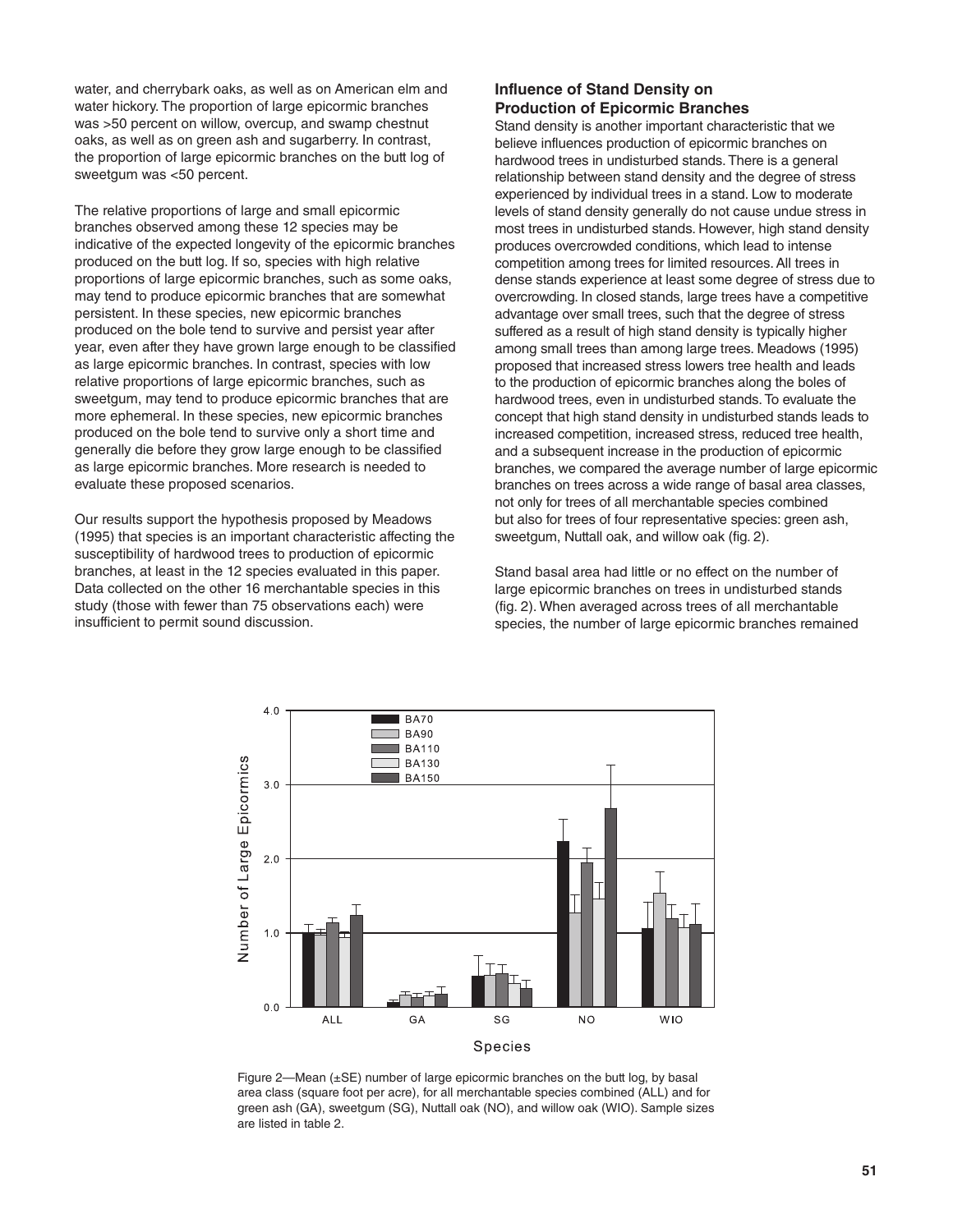nearly constant across the range of basal area classes. We observed the same nearly level pattern in green ash, sweetgum, and, to a lesser extent, willow oak. Nuttall oak, on the other hand, produced more large epicormic branches under conditions of both low stand density and high stand density than it did under conditions of moderate stand density. The number of large epicormic branches on Nuttall oak not only fluctuated across the range of basal area classes, it also varied within each basal area class, as evidenced by relatively high standard errors. Even though it appears that stand density influences production of epicormic branches on Nuttall oak, the degree of variability both within and among basal area classes limits our ability to conclusively assess the role played by stand density in this species.

Results obtained so far in this study tend to disagree with the notion advanced by Meadows (1995) that high stand density imposes stress severe enough to promote the production of epicormic branches on hardwood trees in undisturbed stands, even though data collected on Nuttall oak appear to support the concept. More data clearly are needed to fully evaluate the possible influence that stand density may have on production of epicormic branches in various hardwood species.

#### **Influence of Tree Size on Production of Epicormic Branches**

Another important characteristic that may influence production of epicormic branches on hardwood trees in undisturbed stands is tree size. We selected d.b.h. to indicate tree size because it can be measured easily, quickly, and accurately. Other variables, such as crown size and tree

height, also indicate tree size, but these traits are difficult and time consuming to measure accurately and reliably. In even-aged stands, tree size may be an indicator of the degree of stress experienced by a tree. In most cases, smalldiameter trees are at a competitive disadvantage to largediameter trees. They often are suppressed by larger trees and therefore have limited growing space and limited access to resources necessary for survival and growth. Meadows (1995) hypothesized that, because small-diameter trees suffer from suppression in even-aged stands, they experience more stress and are less healthy than large-diameter trees. If so, we expect to find more epicormic branches on small-diameter trees than on large-diameter trees, even in undisturbed stands. To assess this idea, we compared the average number of large epicormic branches on trees across four tree size classes: (1) poletimber, 5.5 to 11.9 inches d.b.h.; (2) small sawtimber, 12.0 to 17.9 inches d.b.h.; (3) medium sawtimber, 18.0 to 23.9 inches d.b.h.; and (4) large sawtimber, 24.0 inches d.b.h. and larger. Comparisons among these four tree size classes were made for trees of all merchantable species combined, and for trees of four representative species: green ash, sweetgum, Nuttall oak, and willow oak (fig. 3).

When averaged across all merchantable species, the number of large epicormic branches decreased uniformly with increasing tree size (fig. 3). A similar pattern was observed in Nuttall oak. In both sweetgum and willow oak, the number of large epicormic branches decreased sharply with increasing tree size. For both species, there were many more large epicormic branches on trees in the poletimber class than on trees in the three sawtimber classes. Small-diameter willow oak trees were especially prone to production of epicormic



Figure 3—Mean (±SE) number of large epicormic branches on the butt log, by tree size class, for all merchantable species combined (ALL) and for green ash (GA), sweetgum (SG), Nuttall oak (NO), and willow oak (WIO). Tree size classes include poletimber (PT), small sawtimber (SS), medium sawtimber (MS), and large sawtimber (LS). Sample sizes are listed in table 2.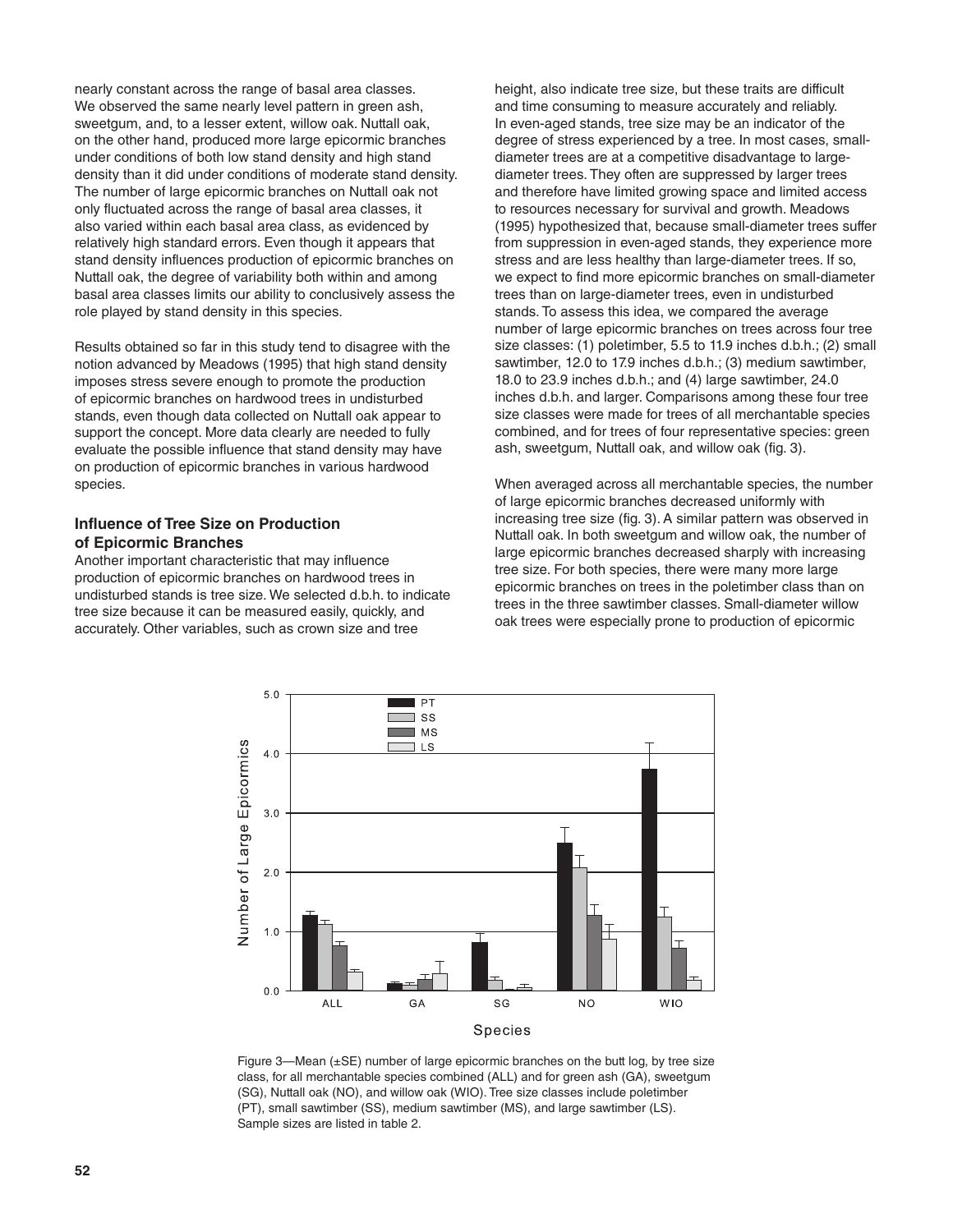branches, probably an indication that these trees were highly stressed and unhealthy. In contrast, green ash had very few large epicormic branches regardless of tree size.

Our results strongly support the contention proposed by Meadows (1995) that, in undisturbed even-aged stands, small-diameter trees are generally less healthy than largediameter trees and are therefore more susceptible to the production of epicormic branches. The high level of stress experienced by small-diameter trees is the primary factor that stimulates increased production of epicormic branches. Similarly, the low level of stress experienced by large-diameter trees is insufficient to promote production of epicormic branches.

#### **Influence of Crown Class on Production of Epicormic Branches**

Crown class is an extremely important characteristic that influences production of epicormic branches on hardwood trees in undisturbed stands. Crown class is widely recognized as a reliable indicator of the degree of stress experienced by trees in even-aged stands. In general, trees in the dominant and codominant crown classes have large, healthy crowns that promote vigorous tree growth. The level of stress experienced by dominant and codominant trees is generally low. In contrast, trees in the intermediate and overtopped crown classes typically have small, weak crowns that are able to support only minimal tree growth. The level of stress experienced by intermediate and overtopped trees is generally high. Meadows (1995) asserted that healthy trees are much less likely to produce epicormic branches than are unhealthy trees. If so, we expect to find more epicormic branches on trees in the intermediate and overtopped crown classes than on trees in the dominant and codominant crown

classes. To evaluate this concept, we compared the average number of epicormic branches on trees across the four crown classes. Initial comparisons were made for both large and small epicormic branches on trees of all merchantable species combined (fig. 4).

When averaged across all merchantable species, the total number of epicormic branches and the average numbers of both large and small epicormic branches clearly increased across the spectrum of crown classes from dominant trees to overtopped trees (fig. 4). Both large and small epicormic branches were especially numerous on overtopped trees. The proportion of large epicormic branches, relative to the total number, remained fairly constant across crown classes and ranged from 52 percent for codominant trees to 63 to 64 percent for trees in the other three crown classes.

To investigate the influence of crown class on production of epicormic branches in more detail, we separated and summarized the data for six commercially important timber species: green ash, sweetgum, and Nuttall, willow, water, and cherrybark oaks (fig. 5). Because there were insufficient data within each species to allow an adequate evaluation across each of the four crown classes, we combined data into two classes: (1) dominant and codominant (D/CD), or upper crown-class trees; and (2) intermediate and overtopped (INT/OT), or lower crown-class trees. We also limited our evaluations to the number of large epicormic branches only. Similar to the trend observed when data were averaged across all merchantable species (fig. 4), the average number of large epicormic branches was substantially greater on lower crown-class trees than on upper crown-class trees of all species except green ash, which had few epicormic branches regardless of crown class (fig. 5). The largest differences



Figure 4—Mean number of large and small epicormic branches on the butt log, by crown class, for all merchantable species combined. Crown classes include dominant  $(n = 458)$ , codominant ( $n = 1,651$ ), intermediate ( $n = 1,606$ ), and overtopped ( $n = 1,342$ ).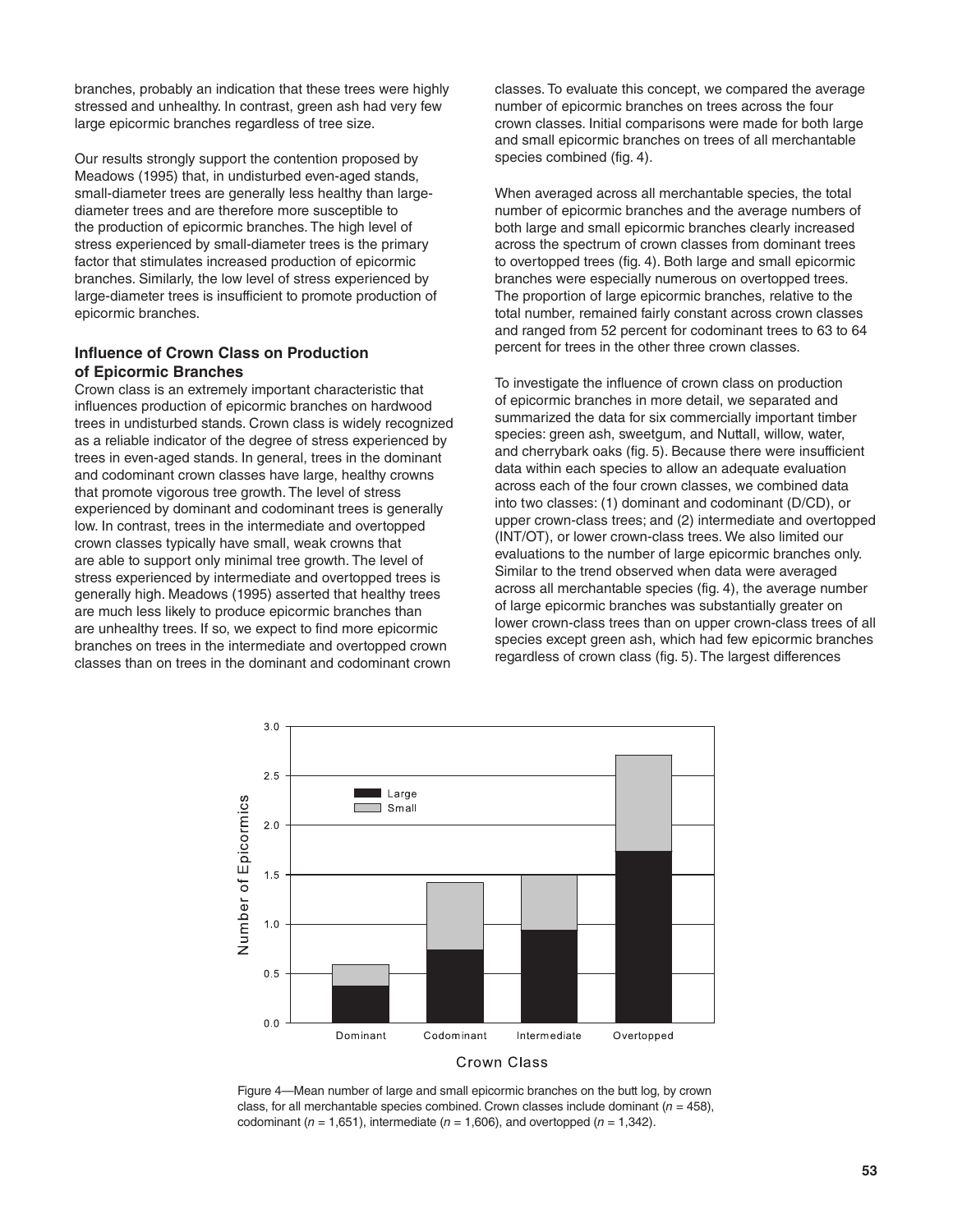

Figure 5—Mean (±SE) number of large epicormic branches on the butt log, by combined crown class, for six commercially important tree species: green ash (GA), sweetgum (SG), Nuttall oak (NO), willow oak (WIO), water oak (WAO), and cherrybark oak (CBO). Combined crown classes include dominant and codominant (D/CD) and intermediate and overtopped (INT/OT). Sample sizes are listed in table 2.

between lower crown-class trees and upper crown-class trees were found on willow and water oaks and, to a lesser degree, on Nuttall oak. An average difference of less than one epicormic branch was observed on both cherrybark oak and sweetgum.

The trends illustrated in figures 4 and 5 clearly demonstrate that the degree of stress experienced by an individual tree, as reflected by its crown class, plays a major role in the production of epicormic branches along the boles of trees of most hardwood species, with the exception of those species, such as green ash, that inherently produce few epicormic branches. As a general rule for most hardwood trees in undisturbed stands, as the level of stress experienced by a tree increases, the propensity of that tree to produce epicormic branches also increases. Our results strongly support the hypothesis advanced by Meadows (1995) that healthy trees under low levels of stress are much less likely to produce epicormic branches than are unhealthy trees under high levels of stress. Our results further demonstrate that crown class accurately and reliably reflects the level of stress experienced by an individual tree. Consequently, crown class appears to be a strong indicator of the propensity of an individual tree to produce epicormic branches in an undisturbed stand.

### **PRELIMINARY FINDINGS**

Results presented in this paper are preliminary. We plan to collect data from perhaps as many as 20 additional sample stands over the next few years. Data from all undisturbed stands eventually will be combined with data from thinned hardwood stands to (1) revise the Meadows (1995) ratings of

southern bottomland hardwood species for susceptibility to production of epicormic branches, and (2) develop models to predict epicormic branch production as a function of various tree, stand, and site characteristics in both unthinned and thinned stands. Separate models will be developed for each species and may be developed for different stand conditions and different site types. Our findings to date are:

- 1. Hardwood species vary considerably in their propensity to produce epicormic branches. Most oak species, except cherrybark oak, produce several epicormic branches, even in undisturbed stands, whereas green ash produces few epicormic branches.
- 2. Stand density appears to exert little influence on production of epicormic branches by most hardwood species in undisturbed stands. Preliminary results indicate that production of epicormic branches on Nuttall oak, however, may be somewhat sensitive to stand density.
- 3. In undisturbed, even-aged hardwood stands, production of epicormic branches generally decreases with increasing tree diameter. Small-diameter willow oaks are especially susceptible to the production of epicormic branches.
- 4. Crown class strongly influences production of epicormic branches in undisturbed hardwood stands. In general, upper crown-class trees produce few epicormic branches, whereas lower crown-class trees produce many epicormic branches. The influence of crown class is most pronounced in trees of highly susceptible